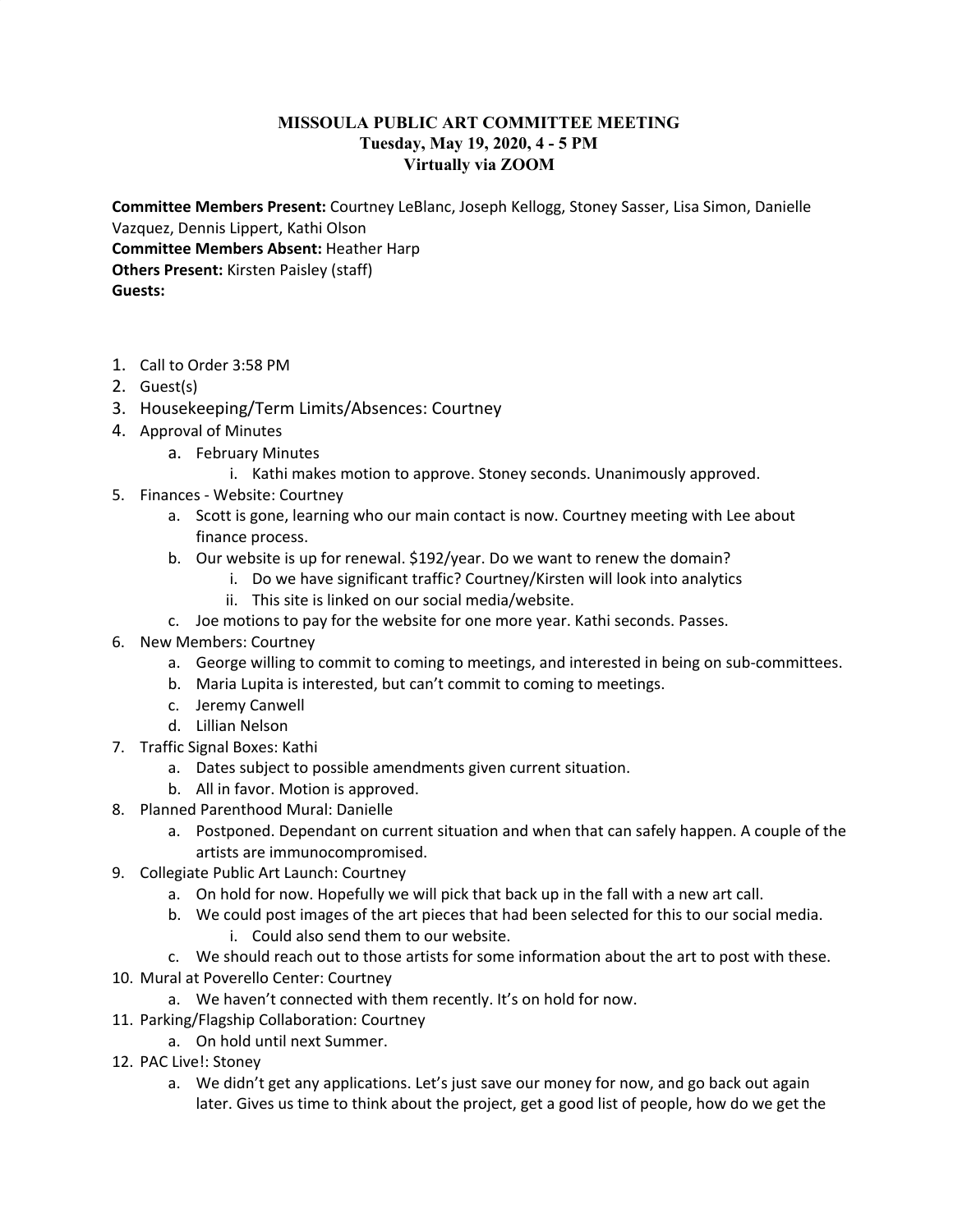most out of this? Developing our PR. How do we help artists come into this role as easily as possible?

- 13. Indigenous Mural Project: Lisa
	- a. No movement for now, we're nudging it down the line until later.
- 14. Public Comment
- 15. Announcements, News, or Upcoming Events
	- a. Lily's mural is looking dirty/dusty and kind of sad. It's not even a year old, but looking muted in color and tone.
	- b. Been working with Jackie Walawander on annual guide with the Missoulian. Probably coming out July 4 this year.
		- i. Get Kathi info on any projects that you would like included in the guide.
	- c. A coffee table book of Missoula Public Art would be something really cool. That might be something for down the line.
		- i. Lisa: this is a very high workload, for a potentially fairly small impact. This could be a project that really drains someone's time.
		- ii. This could be something that Humanities Montana could be willing to fund.
		- iii. Maybe a smaller zine would be better than a full book.

## 16. Adjournment

- a. Meeting adjourned at 5:04 PM
- b. Next meeting set for June  $16$ ,  $4 6$  PM

**The City makes reasonable accommodations for any known disability that may interfere with a person's ability to participate in this meeting. People needing assistance should provide advanced notice to allow adequate time to make needed arrangements. Please call Heidi Bakula at (406) 552-6003 or write her at Mayor's office, 435 Ryman, Missoula, MT 59802 to make the request known.**

## **STRATEGIC PLANNING GOALS 2017-2019**

**Mission:** The Public Art Committee affirms the city's role as an advocate to public art, fosters and enriches the aesthetic of the City of Missoula, values and promotes the contributions of artists to the community and furthers the objectives of Missoula City Ordinance 3221.

**Vision:** The Public Art Committee envisions a community where art and artists are valued, and where public art is integrated into the fabric of our place and enhances the quality of life of its citizens.

**YEAR 1-2017 Outreach and Awareness** A. Create monthly marketing PSAs B. Improve website C. Begin public art education for artists D. Make quarterly reports to council E. Establish a more formal connection to U of M art department F. Engage in community feedback

**Governance** A. Actively invite native representation onto committee B. Bring accounting and professional reporting to council C. Create annual planning and follow plan D. Create a catalogue and condition report E. Intentional use of staff and chair time